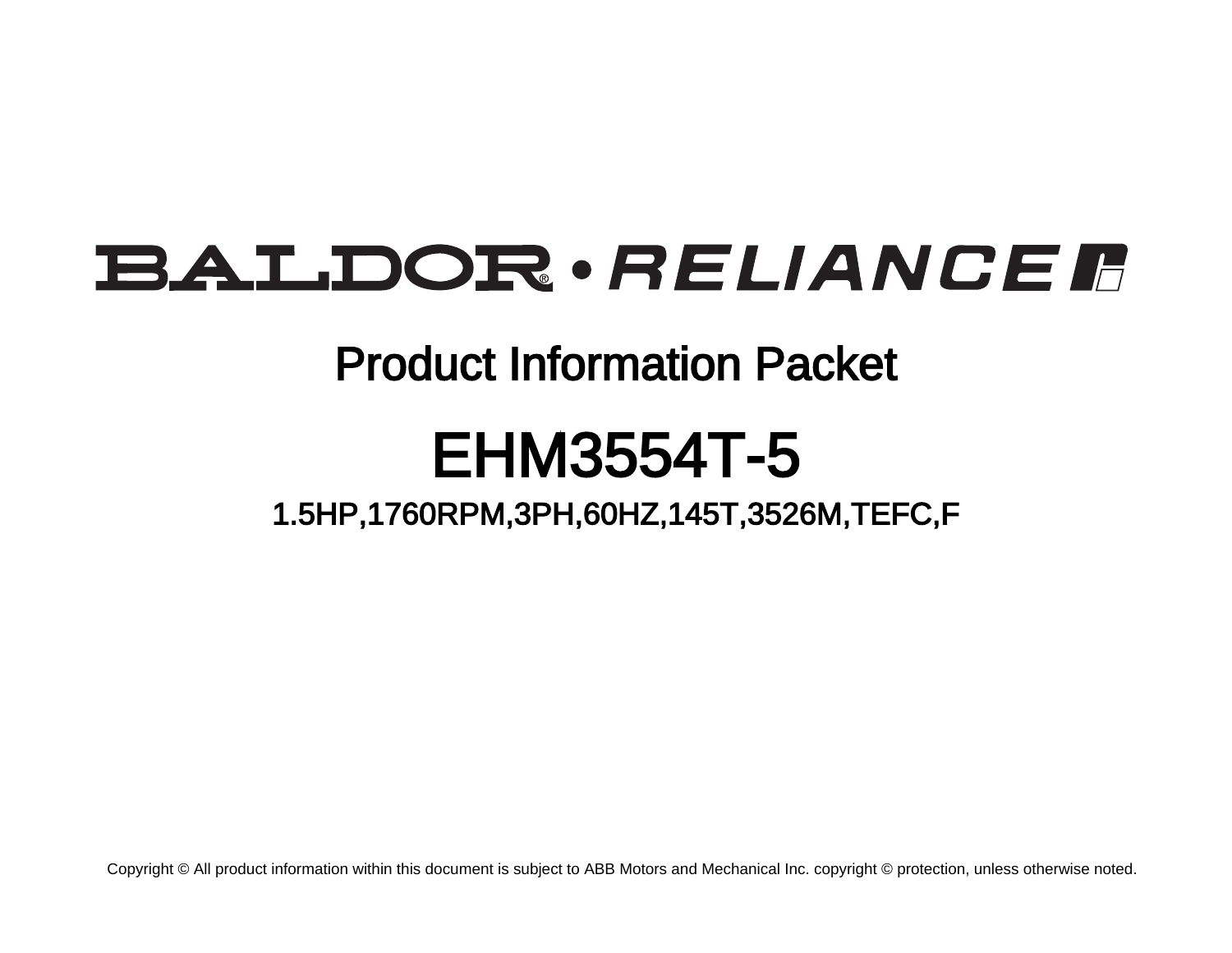### BALDOR · RELIANCE F Product Information Packet: EHM3554T-5 - 1.5HP,1760RPM,3PH,60HZ,145T,3526M,TEFC,F

| <b>Part Detail</b> |           |             |            |             |        |                      |            |  |  |
|--------------------|-----------|-------------|------------|-------------|--------|----------------------|------------|--|--|
| Revision:          | Q         | Status:     | PRD/A      | Change #:   |        | Proprietary:         | No         |  |  |
| Type:              | AC        | Elec. Spec: | 35WGM887   | CD Diagram: | CD0006 | Mfg Plant:           |            |  |  |
| Mech. Spec:        | 35Z141    | Layout:     | 35LYZ141   | Poles:      | 04     | <b>Created Date:</b> | 10-07-2010 |  |  |
| Base:              | <b>RG</b> | Eff. Date:  | 03-14-2018 | Leads:      | 3#18   |                      |            |  |  |

| <b>Specs</b>                           |                         |                                  |                              |
|----------------------------------------|-------------------------|----------------------------------|------------------------------|
| <b>Catalog Number:</b>                 | EHM3554T-5              | <b>Inverter Code:</b>            | <b>Inverter Ready</b>        |
| Enclosure:                             | <b>TEFC</b>             | <b>KVA Code:</b>                 |                              |
| Frame:                                 | 145T                    | <b>Lifting Lugs:</b>             | <b>Standard Lifting Lugs</b> |
| <b>Frame Material:</b>                 | Steel                   | <b>Locked Bearing Indicator:</b> | No Locked Bearing            |
| Motor Letter Type:                     | Three Phase             | Motor Lead Quantity/Wire Size:   | 3 @ 18 AWG                   |
| Output @ Frequency:                    | 1.500 HP @ 60 HZ        | <b>Motor Lead Exit:</b>          | Ko Box                       |
| Synchronous Speed @ Frequency:         | 1800 RPM @ 60 HZ        | <b>Motor Lead Termination:</b>   | <b>Flying Leads</b>          |
| Voltage @ Frequency:                   | 575.0 V @ 60 HZ         | Motor Type:                      | 3526M                        |
| XP Class and Group:                    | None                    | <b>Mounting Arrangement:</b>     | F <sub>1</sub>               |
| <b>XP Division:</b>                    | Not Applicable          | <b>Power Factor:</b>             | 73                           |
| <b>Agency Approvals:</b>               | UR                      | <b>Product Family:</b>           | <b>General Purpose</b>       |
|                                        | <b>CSA</b>              | <b>Pulley End Bearing Type:</b>  | Ball                         |
| <b>Auxillary Box:</b>                  | No Auxillary Box        | <b>Pulley Face Code:</b>         | Standard                     |
| <b>Auxillary Box Lead Termination:</b> | None                    | <b>Pulley Shaft Indicator:</b>   | Standard                     |
| <b>Base Indicator:</b>                 | Rigid                   | <b>Rodent Screen:</b>            | None                         |
| <b>Bearing Grease Type:</b>            | Polyrex EM (-20F +300F) | <b>Shaft Extension Location:</b> | Pulley End                   |
| <b>Blower:</b>                         | None                    | <b>Shaft Ground Indicator:</b>   | No Shaft Grounding           |
| Current @ Voltage:                     | 1.800 A @ 575.0 V       | <b>Shaft Rotation:</b>           | Reversible                   |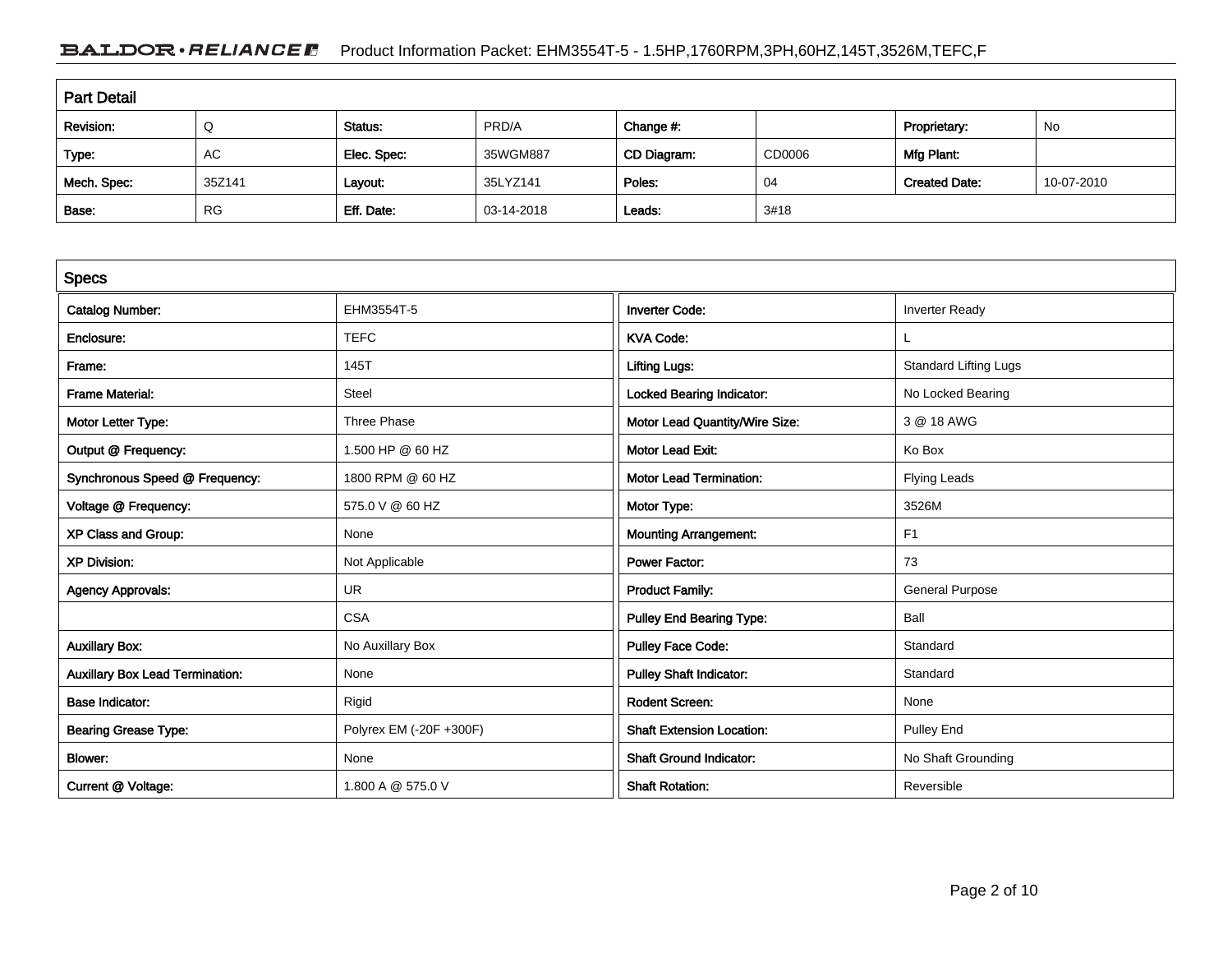| Design Code:                          | в                         | <b>Shaft Slinger Indicator:</b>    | No Slinger          |  |
|---------------------------------------|---------------------------|------------------------------------|---------------------|--|
| Drip Cover:<br>No Drip Cover          |                           | <b>Speed Code:</b>                 | Single Speed        |  |
| Duty Rating:                          | <b>CONT</b>               | <b>Motor Standards:</b>            | <b>NEMA</b>         |  |
| <b>Electrically Isolated Bearing:</b> | Not Electrically Isolated | <b>Starting Method:</b>            | Direct on line      |  |
| <b>Feedback Device:</b>               | <b>NO FEEDBACK</b>        | Thermal Device - Bearing:          | None                |  |
| <b>Front Face Code:</b>               | Standard                  | <b>Thermal Device - Winding:</b>   | None                |  |
| <b>Front Shaft Indicator:</b>         | None                      | <b>Vibration Sensor Indicator:</b> | No Vibration Sensor |  |
| <b>Heater Indicator:</b><br>No Heater |                           | <b>Winding Thermal 1:</b>          | None                |  |
| <b>Insulation Class:</b>              |                           | <b>Winding Thermal 2:</b>          | None                |  |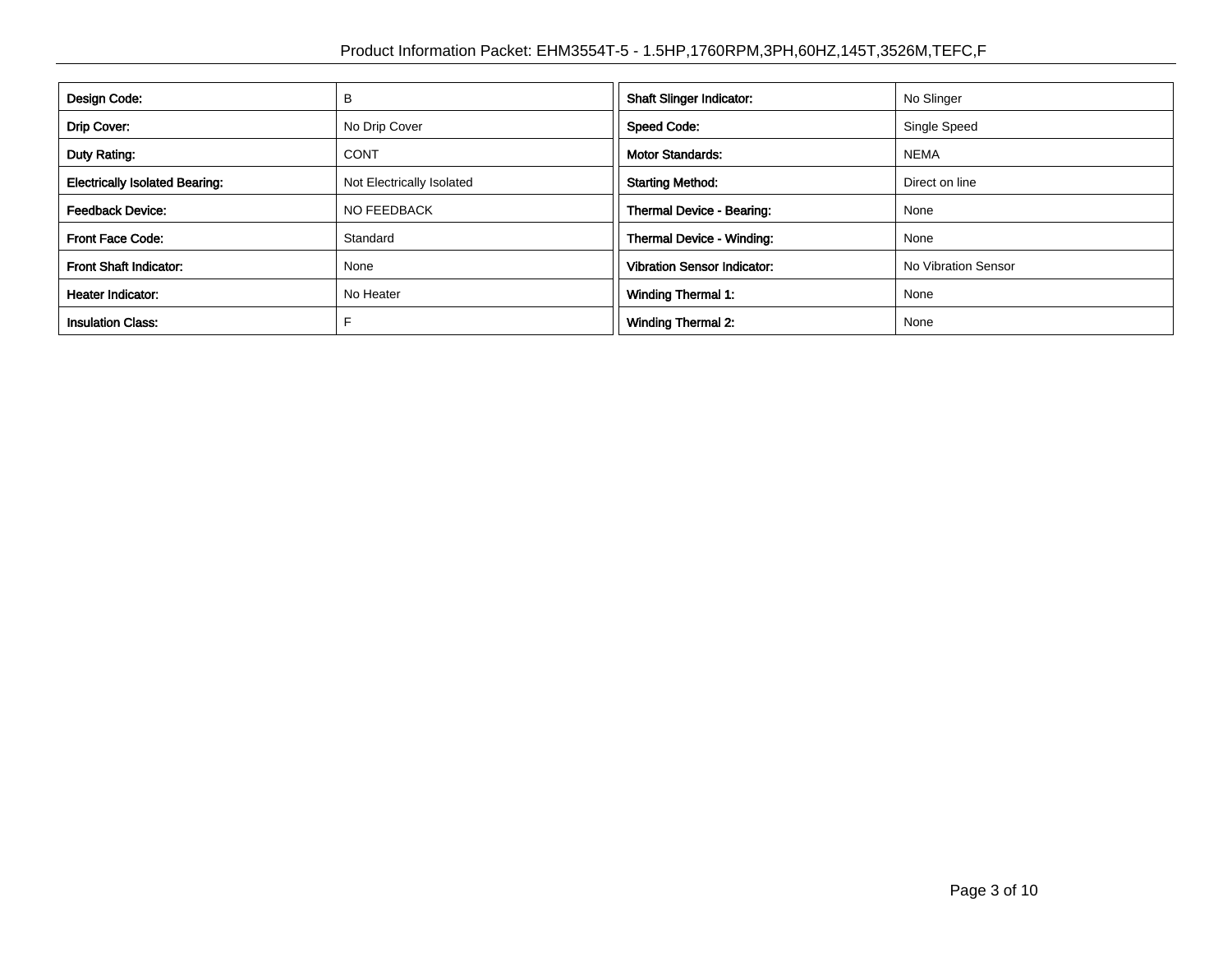| Nameplate NP2094E06B03 |                     |  |                     |                 |                   |      |  |
|------------------------|---------------------|--|---------------------|-----------------|-------------------|------|--|
|                        | CAT.NO. EHM3554T-5  |  |                     |                 |                   |      |  |
|                        | SPEC. 35Z141M887G1  |  |                     |                 |                   |      |  |
|                        | $HP$ 1.5            |  |                     |                 |                   |      |  |
| $VOLTS$ 575            |                     |  |                     |                 |                   |      |  |
| AMPS $1.8$             |                     |  |                     |                 |                   |      |  |
|                        | <b>RPM</b> 1760     |  |                     |                 |                   |      |  |
| $FRAME$ 145T           |                     |  |                     | $HZ$ 60         |                   | PH 3 |  |
| <b>SER.F.</b> 1.15     |                     |  | $CODE$ <sub>L</sub> | DES B           |                   | CL F |  |
| NEMA-NOM-EFF 86.5      |                     |  | $PF$ 73             |                 |                   |      |  |
|                        | RATING 40C AMB-CONT |  |                     |                 |                   |      |  |
|                        | $CC$ 010A           |  |                     |                 | USABLE AT 208V    |      |  |
|                        | $DE$ 6205           |  |                     | <b>ODE</b> 6203 |                   |      |  |
| AUTO N                 |                     |  | <b>MANUAL</b> N     |                 | NONE <sup>Y</sup> |      |  |
|                        | <b>ENCL</b> TEFC    |  | SN                  |                 |                   |      |  |
| <b>BLANK</b>           |                     |  |                     |                 |                   |      |  |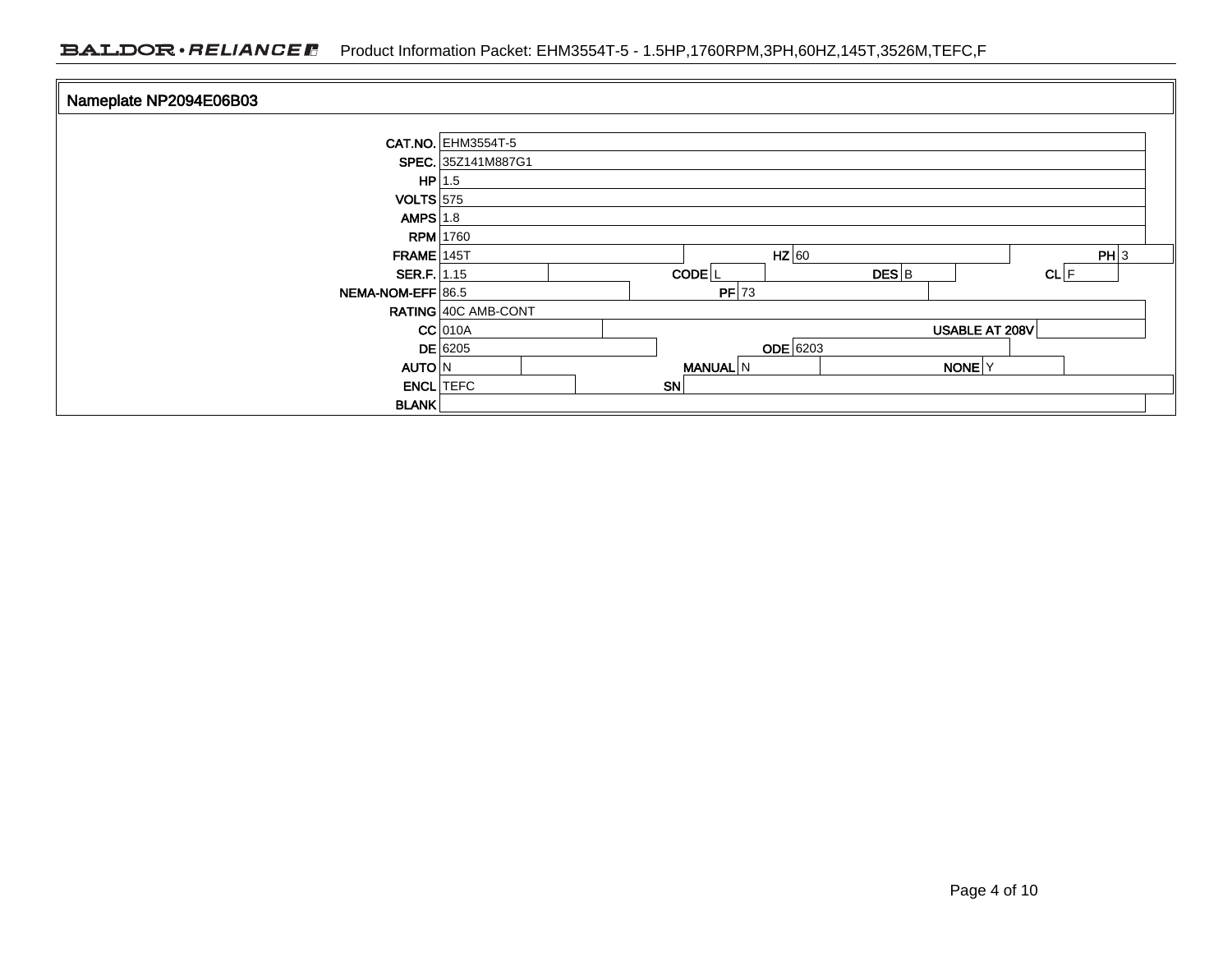| <b>Parts List</b>  |                                              |          |  |  |  |  |
|--------------------|----------------------------------------------|----------|--|--|--|--|
| <b>Part Number</b> | Description                                  | Quantity |  |  |  |  |
| SA204755           | SA 35Z141M887G1                              | 1.000 EA |  |  |  |  |
| RA192001           | RA 35Z141M887G1                              | 1.000 EA |  |  |  |  |
| 34FN3002B01        | EXTERNAL FAN, PLASTIC, .637/.639 HUB W/      | 1.000 EA |  |  |  |  |
| HW3200A01          | 3/8-16X3/4 I-BLT WELDED F/S                  | 1.000 EA |  |  |  |  |
| NS2512A01          | INSULATOR, CONDUIT BOX X                     | 1.000 EA |  |  |  |  |
| 35CB3009           | 35 CB W/1.09 DIA. LEAD HOLE @ 6:             | 1.000 EA |  |  |  |  |
| 36GS1000SP         | GASKET-CONDUIT BOX, .06 THICK #SV-330 LE     | 1.000 EA |  |  |  |  |
| 51XB1016A07        | 10-16 X 7/16 HXWSSLD SERTYB                  | 2.000 EA |  |  |  |  |
| 11XW1032G06        | 10-32 X .38, TAPTITE II, HEX WSHR SLTD U     | 1.000 EA |  |  |  |  |
| 35EP3122A00        | MASTER ODE, 203 BRG, 683SH, #26 DRN, GRSR, F | 1.000 EA |  |  |  |  |
| HW4500A19          | 1/4-28X1/4 SLOTTED PLUG F/S                  | 1.000 EA |  |  |  |  |
| HW5100A03          | WAVY WASHER (W1543-017)                      | 1.000 EA |  |  |  |  |
| 35EP3123F02        | F00 W/AEGIS SH GND                           | 1.000 EA |  |  |  |  |
| 91XN0540J08        | SCREW, 5-40 X 1/2", FHC, AS                  | 4.000 EA |  |  |  |  |
| HW4500A19          | 1/4-28X1/4 SLOTTED PLUG F/S                  | 1.000 EA |  |  |  |  |
| XY1032A02          | 10-32 HEX NUT DIRECTIONAL SERRATION          | 4.000 EA |  |  |  |  |
| 51XB1214A16        | 12-14X1.00 HXWSSLD SERTYB                    | 1.000 EA |  |  |  |  |
| 35FH4005A84SP      | IEC FH W/GRSR, NO DIMPLES PRIMED             | 1.000 EA |  |  |  |  |
| 51XW1032A06        | 10-32 X .38, TAPTITE II, HEX WSHR SLTD S     | 3.000 EA |  |  |  |  |
| 35CB4521GX         | CONDUIT BOX LID KIT ** ORDER INDIV PARTS     | 1.000 EA |  |  |  |  |
| 51XW0832A07        | 8-32 X .44, TAPTITE II, HEX WSHR SLTD SE     | 4.000 EA |  |  |  |  |
| HW2501D13          | KEY, 3/16 SQ X 1.375                         | 1.000 EA |  |  |  |  |
| HA7000A01          | KEY RETAINER 7/8" DIA SHAFT                  | 1.000 EA |  |  |  |  |
| LB1115N            | LABEL, LIFTING DEVICE (ON ROLLS)             | 1.000 EA |  |  |  |  |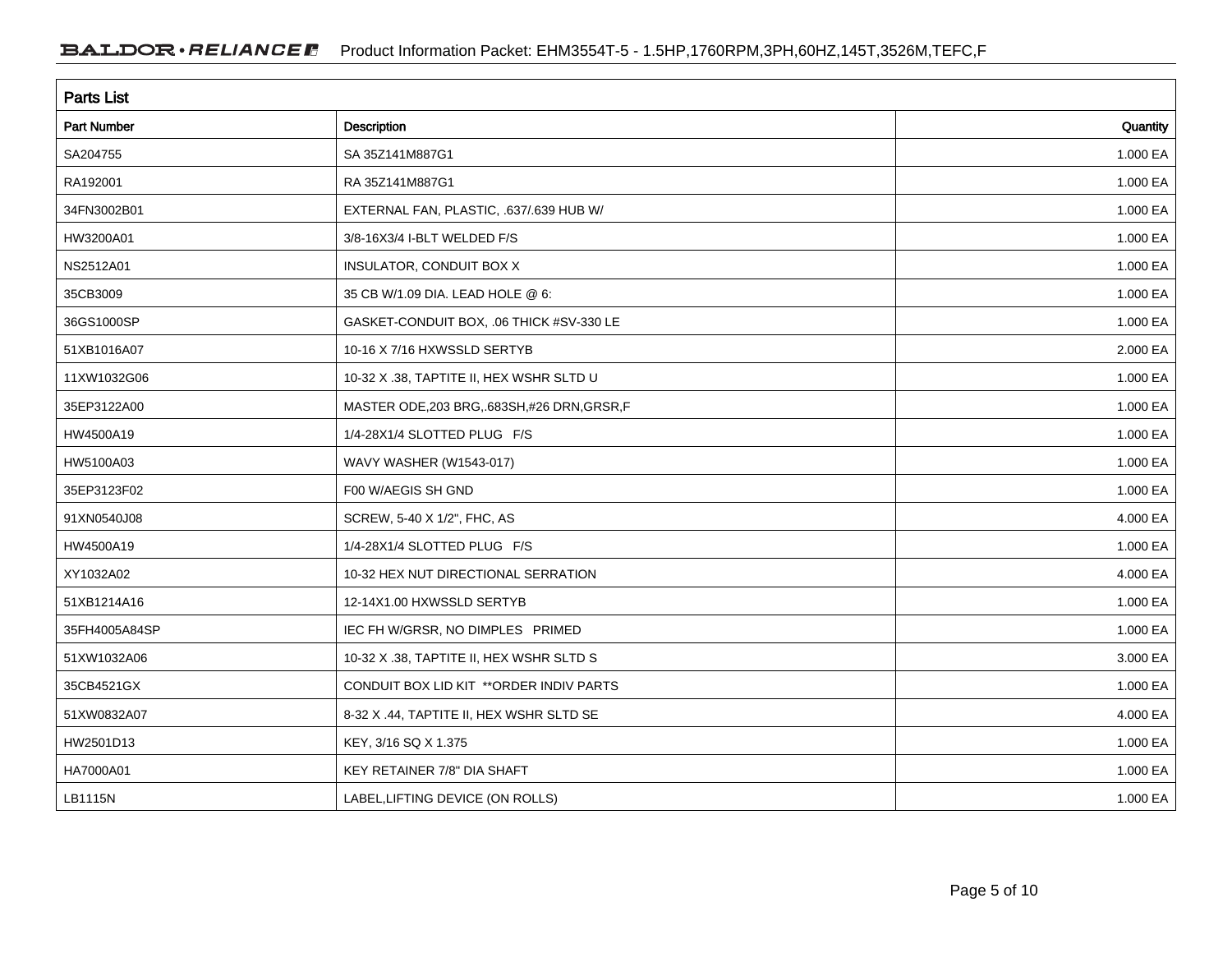| <b>Parts List (continued)</b> |                                         |              |  |  |  |  |
|-------------------------------|-----------------------------------------|--------------|--|--|--|--|
| <b>Part Number</b>            | Description                             | Quantity     |  |  |  |  |
| MJ1000A02                     | GREASE, POLYREX EM EXXON                | 0.050 LB     |  |  |  |  |
| MG1000G27                     | MED CHARCOAL METALLIC GREY 400-0096     | 0.017 GA     |  |  |  |  |
| HA3100A18                     | THRUBOLT 10-32 X 9.250                  | 4.000 EA     |  |  |  |  |
| LC0006                        | <b>CONNECTION LABEL</b>                 | 1.000 EA     |  |  |  |  |
| NP2094E06B03                  | NP LABEL W/BARCODE (PREM EFF HVAC MTR)  | 1.000 EA     |  |  |  |  |
| 36PA1000                      | PKG GRP, PRINT<br>PK1016A06             | 1.000 EA     |  |  |  |  |
| MN416A01                      | TAG-INSTAL-MAINT no wire (2100/bx) 4/22 | 1.000 EA     |  |  |  |  |
| FE-0000001                    | <b>ZRTG FE ASSEMBLY</b>                 | 1.000 EA $ $ |  |  |  |  |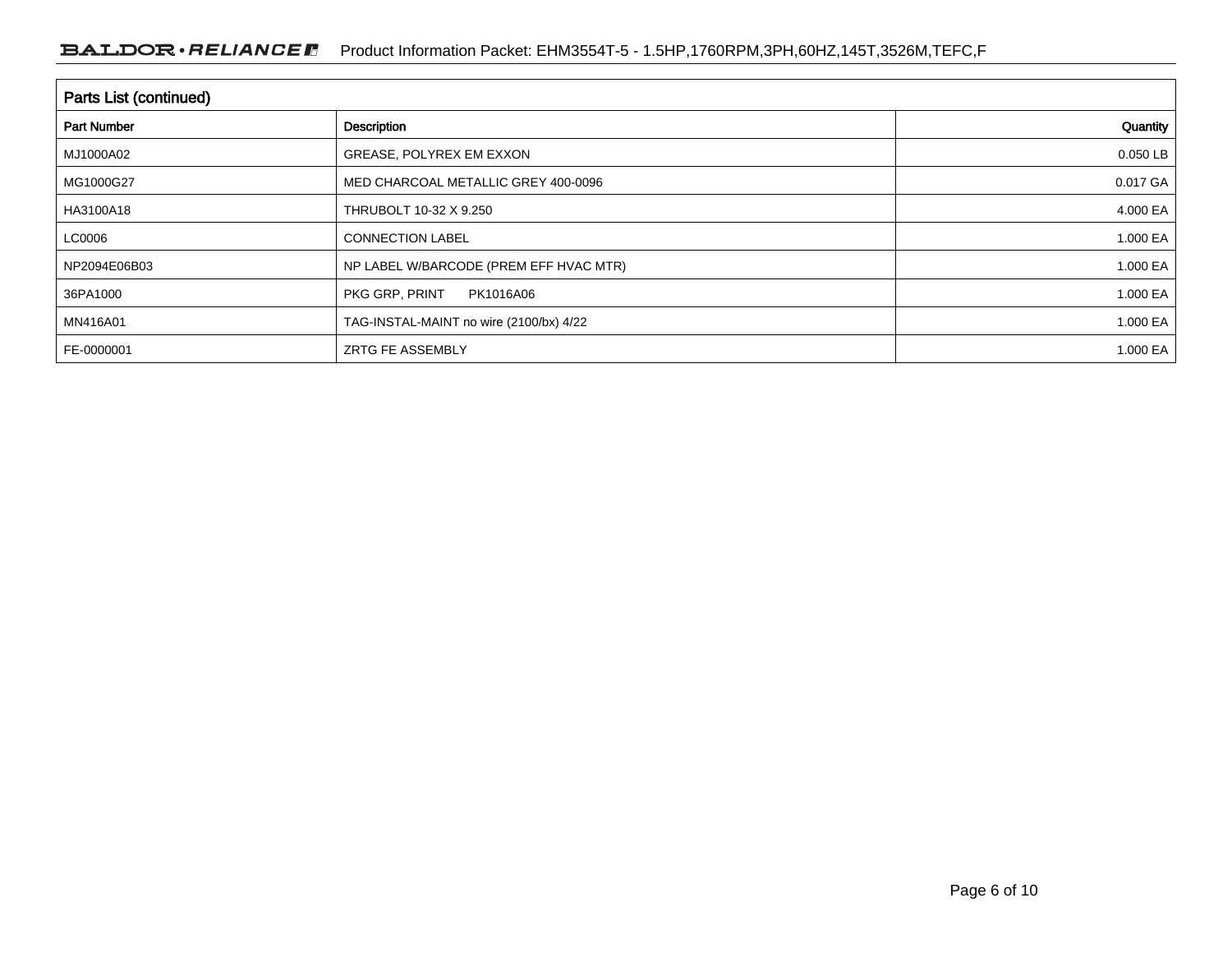#### **AC Induction Motor Performance Data**

Record # 32435Typical performance - not guaranteed values

| Winding: 35WGM887-R001<br><b>Type: 3526M</b> |                   | <b>Enclosure: TEFC</b> |                                              |                |
|----------------------------------------------|-------------------|------------------------|----------------------------------------------|----------------|
| <b>Nameplate Data</b>                        |                   |                        | 575 V, 60 Hz:<br><b>Single Voltage Motor</b> |                |
| <b>Rated Output (HP)</b>                     |                   | 1.5                    | <b>Full Load Torque</b>                      | 4.47 LB-FT     |
| <b>Volts</b>                                 |                   | 575                    | <b>Start Configuration</b>                   | direct on line |
| <b>Full Load Amps</b>                        |                   | 1.8                    | <b>Breakdown Torque</b>                      | 19.1 LB-FT     |
| <b>R.P.M.</b>                                |                   | 1760                   | <b>Pull-up Torque</b>                        | 9.34 LB-FT     |
| Hz                                           | 60 Phase          | 3                      | <b>Locked-rotor Torque</b>                   | 13.3 LB-FT     |
| <b>NEMA Design Code</b>                      | <b>B KVA Code</b> |                        | <b>Starting Current</b>                      | 14.6 A         |
| Service Factor (S.F.)                        |                   | 1.15                   | <b>No-load Current</b>                       | 1.09A          |
| <b>NEMA Nom. Eff.</b>                        | 86.5 Power Factor | 73                     | Line-line Res. @ 25°C                        | $17 \Omega$    |
| <b>Rating - Duty</b>                         |                   | 40C AMB-CONT           | Temp. Rise @ Rated Load                      | $44^{\circ}$ C |
| S.F. Amps                                    |                   |                        | Temp. Rise @ S.F. Load                       | $53^{\circ}$ C |
|                                              |                   |                        | <b>Locked-rotor Power Factor</b>             | 52             |
|                                              |                   |                        | <b>Rotor inertia</b>                         | 0.154 LB-FT2   |

### **Load Characteristics 575 V, 60 Hz, 1.5 HP**

| % of Rated Load     | 25   | 50   | 75   | 100  | 125  | 150  | S.F. |
|---------------------|------|------|------|------|------|------|------|
| <b>Power Factor</b> | 31   | 51   | 65   | 74   | 79   | 83   | 77   |
| <b>Efficiency</b>   | 76.5 | 84.5 | 87   | 87.1 | 86.3 | 85.3 | 86.6 |
| <b>Speed</b>        | 1791 | 1781 | 1771 | 1760 | 1748 | 1735 | 1753 |
| Line amperes        | 1.15 | 1.28 | 1.49 | 1.75 | 2.06 | 2.38 | 1.94 |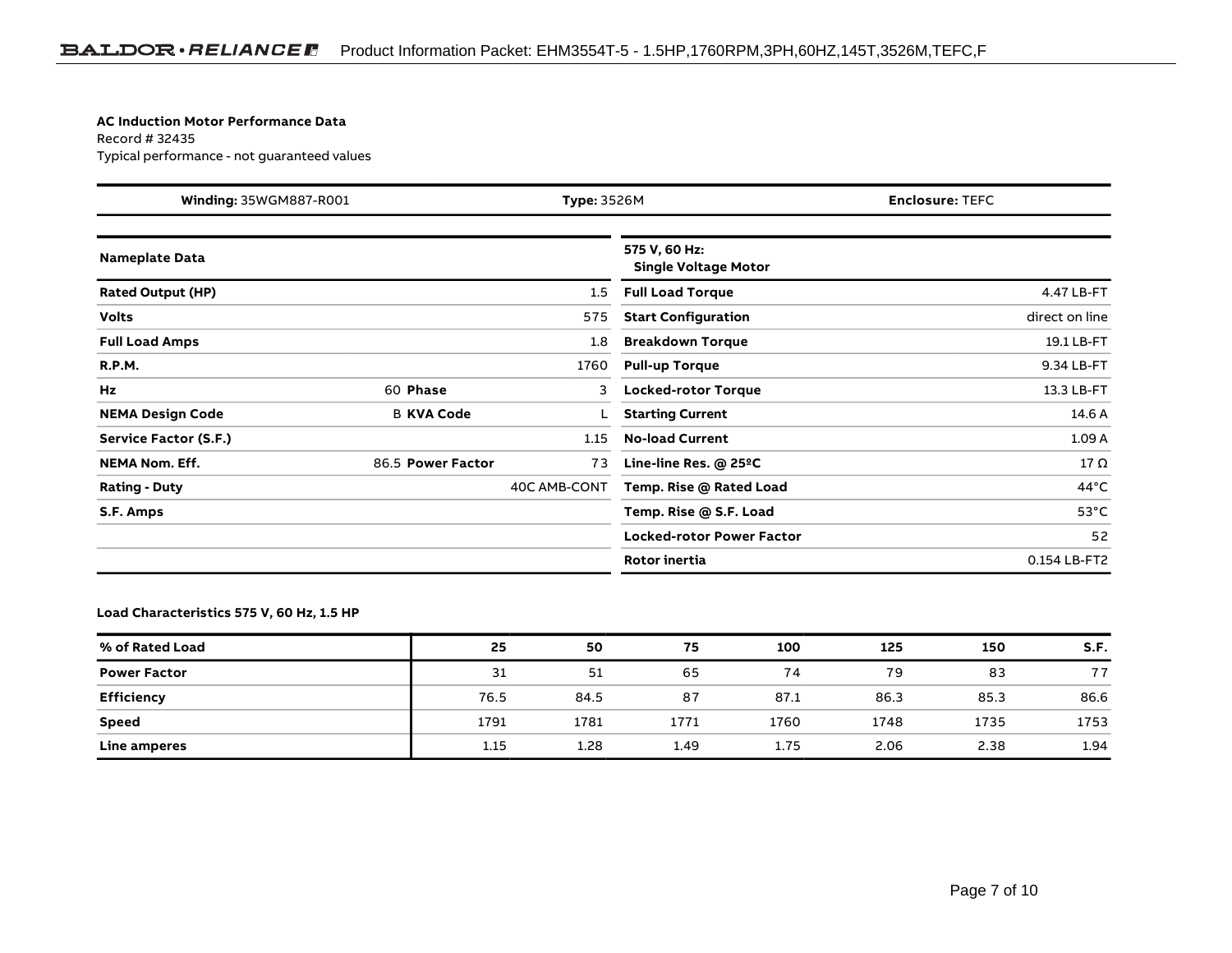

Performance Graph at 575V, 60Hz, 1.5HP Typical performance - Not guaranteed values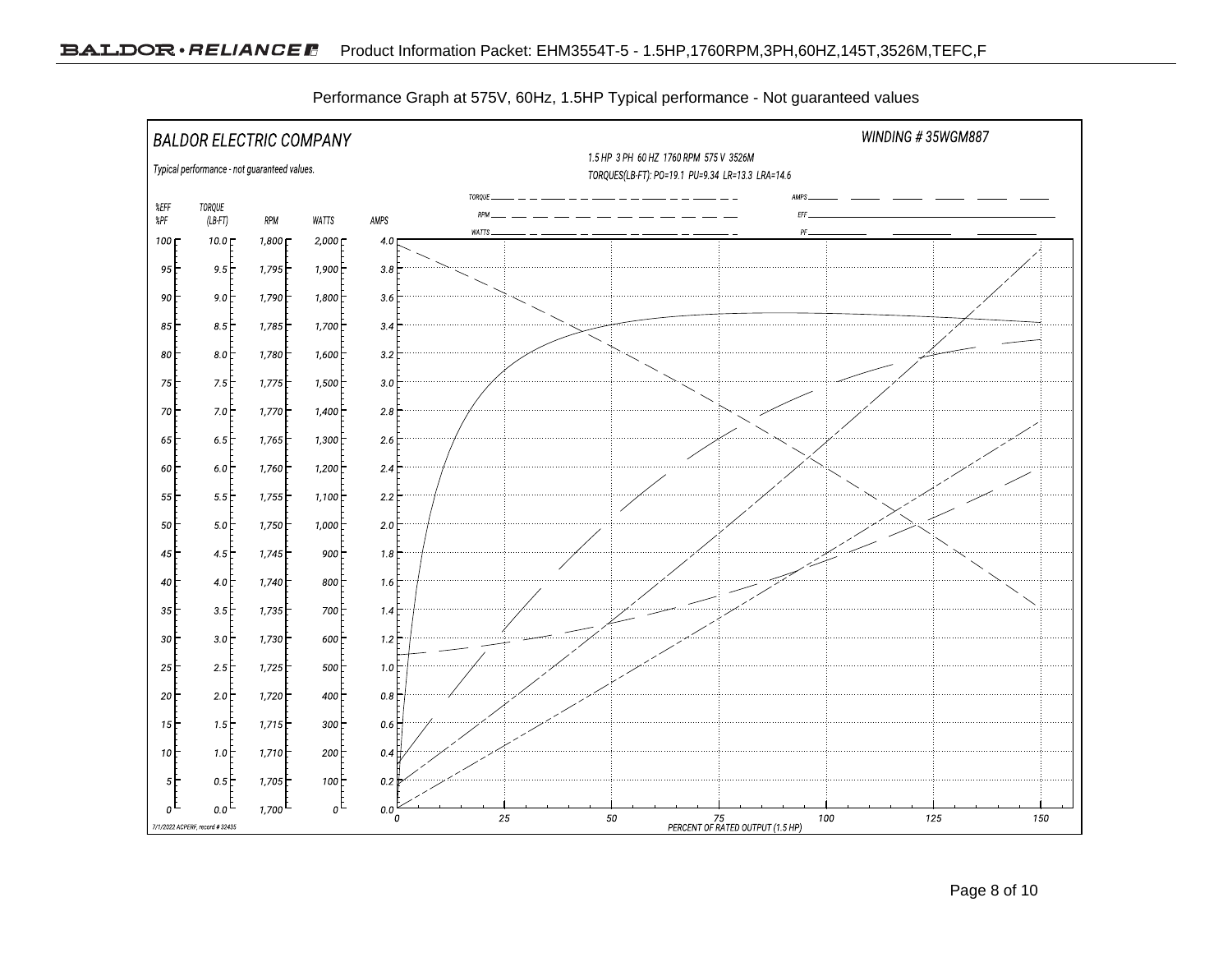